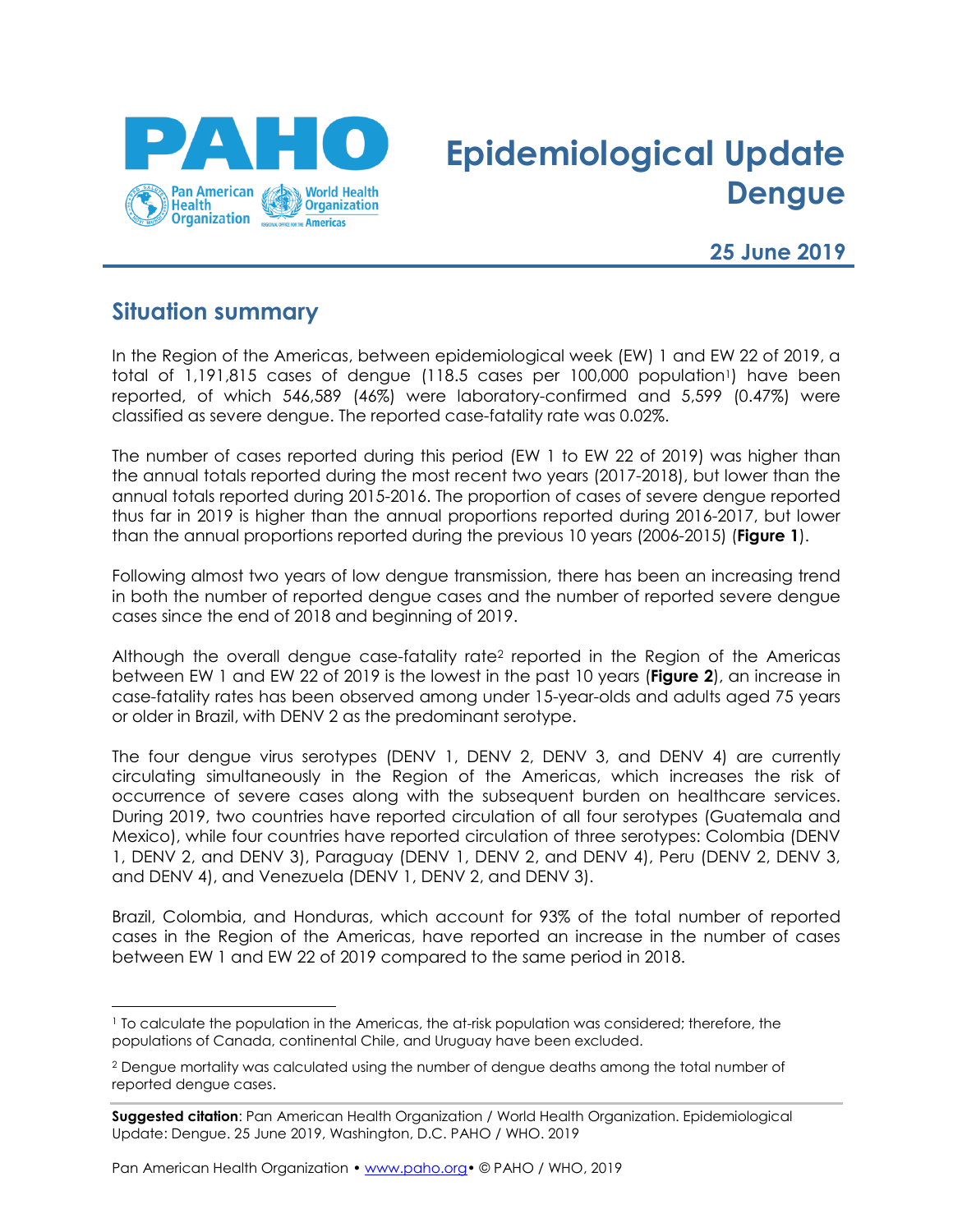**Figure 1**. Reported number of dengue cases and the proportion of severe dengue cases, by year of report. Region of the Americas, 1999-2019 (up to EW 22).



**Figure 2**. Reported number of dengue cases and case-fatality rates, by year of report. Region of the Americas, 1999-2019 (up to EW 22).

![](_page_1_Figure_3.jpeg)

**Sources for Figures 1 and 2:** Data uploaded to the Health Information Platform for the Americas (PLISA, PAHO / WHO) by the Ministries and Institutes of Health of the countries and territories of the Region. For Brazil, Colombia, and Guatemala, data was provided by the International Health Regulations National Focal Points.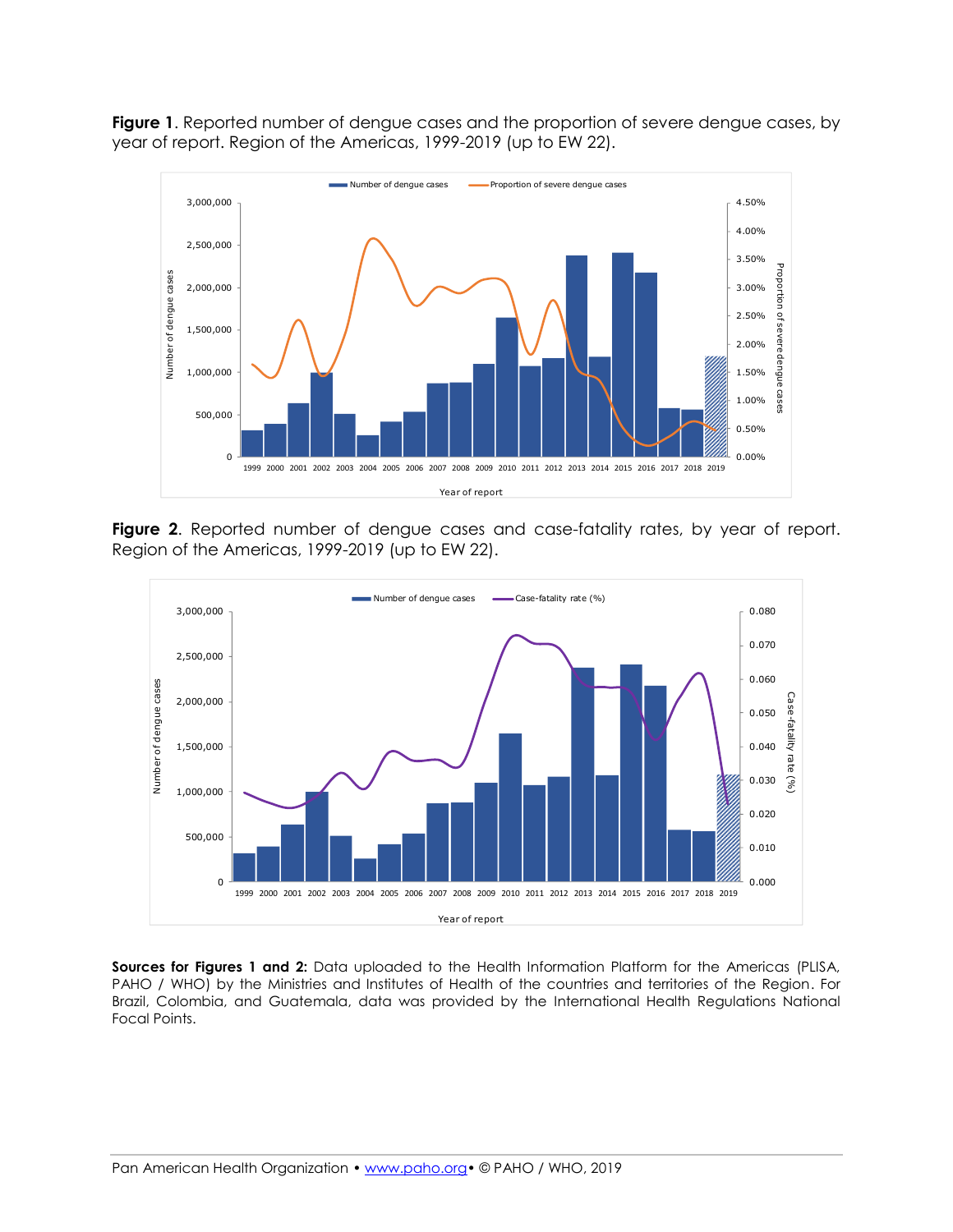The four countries with the highest incidence rates of reported cases up to EW 22 of 2019 are Brazil, Nicaragua, Colombia, and Honduras (**Table 1**). Brazil has the highest reported incidence rate in the Region (505.5 cases per 100,000 population) and a case-fatality rate of 0.03%. Nicaragua has reported an incidence rate of 441.9 cases per 100,000 population but has one of the lowest case-fatality rates in the Region. Colombia, which has the third highest incidence rate, has reported an increase in cases since EW 42 of 2018, has been in the epidemic zone of the endemic channel since EW 8 of 2019, and has a case-fatality rate of 0.04%. Honduras, which ranks fourth among the countries with the highest incidence rates, has reported a sustained increase in cases since EW 44 of 2018, is in the epidemic zone of the endemic channel, and has a case-fatality rate of 0.3%, which is the highest reported in the Region thus far in 2019.

**Table 1**. Incidence rates and number of dengue cases, proportion of severe dengue (SD) cases, case-fatality rates, and serotypes, in 10 selected countries of the Region. EW 1 to EW 22 of 2019.

| <b>Country</b>               | Incidence rate<br>(cases per<br>100,000) | <b>Number of</b><br>cases | <b>Proportion of</b><br>SD(%) | Case-<br>fatality rate<br>(%) | <b>Serotypes</b><br>reported |
|------------------------------|------------------------------------------|---------------------------|-------------------------------|-------------------------------|------------------------------|
| Brazil*                      | 505.5                                    | 1,054,015                 | 0.06                          | 0.03                          | 1,2                          |
| Nicaragua                    | 441.9                                    | 27.779                    | N/A                           | 0.01                          | 2                            |
| Colombia                     | $170.9**$                                | 45,622                    | 1.13                          | 0.04                          | 1,2,3                        |
| <b>Honduras</b>              | 113.5                                    | 10,390                    | 3.59                          | 0.29                          | 1,2                          |
| <b>Bolivia</b>               | 40.7                                     | 4,560                     | 0.20                          | 0.15                          | 1,2                          |
| Guatemala                    | 24.0                                     | 4,233                     | 0.35                          | 0.28                          | 1,2,3,4                      |
| Peru                         | 14.7                                     | 4,772                     | 0.84                          | 0.19                          | 1,2,4                        |
| <b>Mexico</b>                | 14.4                                     | 18,835                    | 1.11                          | 0.08                          | 1,2,3,4                      |
| <b>Dominican</b><br>Republic | 12.8                                     | 1,391                     | 2.59                          | 0.00                          | 1,3                          |
| Venezuela                    | 11.2                                     | 3,636                     | 0.66                          | 0.22                          | 1,2,3                        |

\* To calculate the incidence rate, proportion of severe dengue cases, and case-fatality rate, discarded cases were excluded.

\*\* Calculation using the at-risk Colombian population (26,689,338 persons)

**Sources:** Data uploaded to the Health Information Platform for the Americas (PLISA, PAHO / WHO) by the Ministries and Institutes of Health of the countries and territories of the Region. For Brazil, Colombia, and Guatemala, data was provided by the International Health Regulations National Focal Points.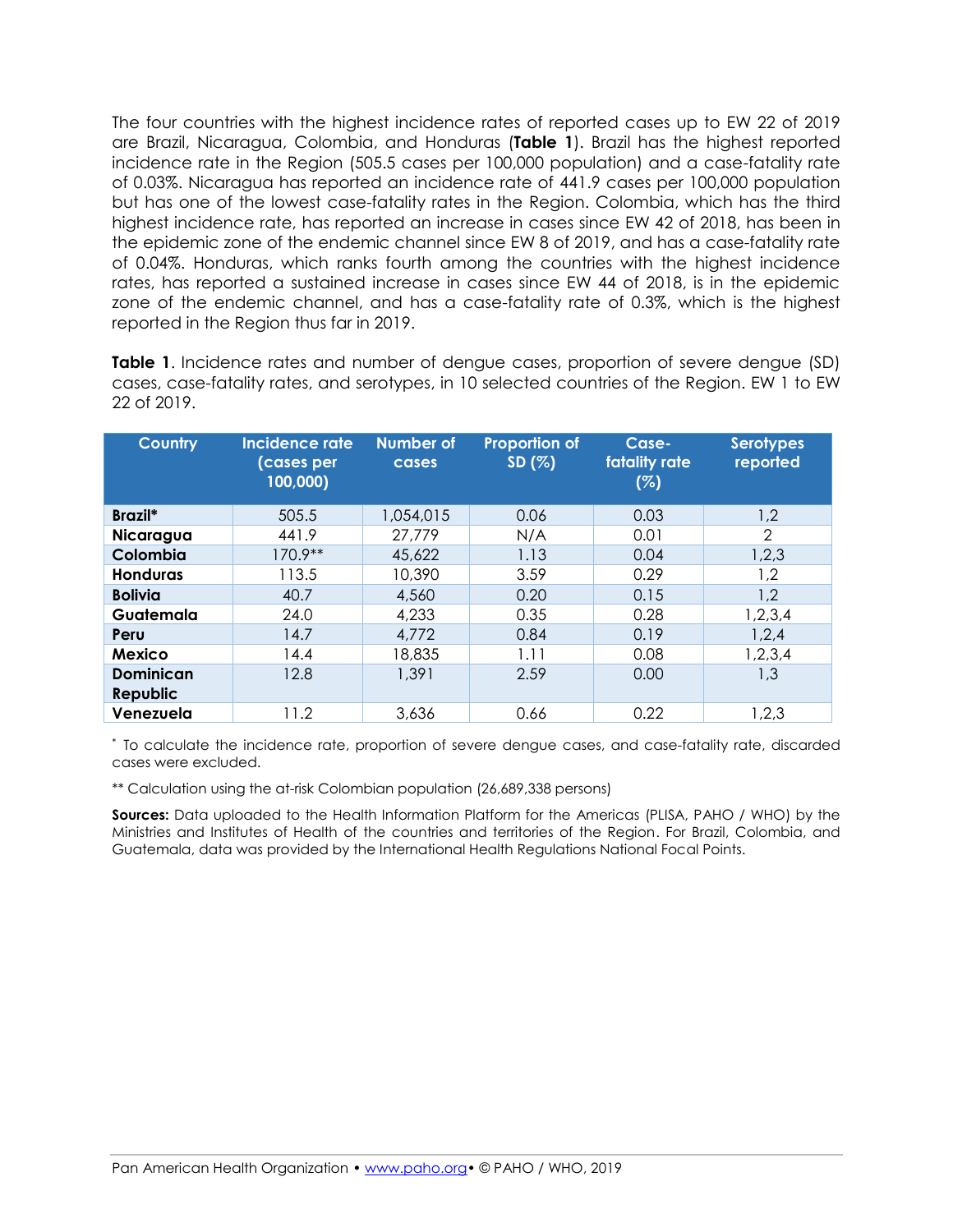# **Advice to Member States**

The Pan American Health Organization / World Health Organization (PAHO/WHO) reiterates the recommendations provided to Member States in the 21 November 2018 Epidemiological Alert<sup>3</sup> and the 22 February 2019 Epidemiological Update4.

The following is a summary of the key recommendations regarding outbreak preparedness and response, case management, laboratory diagnosis, risk communication, and integrated vector management.

#### **Outbreak preparedness and response**

As part of outbreak preparedness and response, it is recommended that Member States:

- strengthen disease surveillance, including laboratory diagnosis;
- review emergency plans;
- strengthen and intensify vector surveillance and control;
- ensure that healthcare professionals are properly trained for appropriate clinical diagnosis and clinical management of patients with dengue or other arboviruses, **with a special focus on age groups and at-risk groups with the highest case-fatality rates;**
- involve the community in prevention and control activities;
- ensure performance of the outbreak response is monitored and systematized, including the establishment of a situation room; and
- adapt risk communication according to the epidemiological scenario.

In countries with presence of the vectors but without dengue virus circulation, preparedness and response plans should focus on strategies to reduce the risk of transmission. Rapid investigation of all clinically suspected cases should be carried out as well as laboratory testing to confirm the presence of the dengue virus.

#### *Situation Room*

 $\overline{a}$ 

The situation room is a key tool for informed decision making, wherein information is analyzed through multi-disciplinary teams to support health management. It has a key role in the response to outbreaks and emergencies situations. In the case of dengue, the situation room is typically where key aspects of the inter-sectoral response are tracked,

<sup>3</sup> Pan American Health Organization / World Health Organization. Epidemiological Update: Dengue. 21 November 2018, Washington, D.C. PAHO / WHO. 2018. Available at[: https://bit.ly/2U13MtX](https://bit.ly/2U13MtX)

<sup>4</sup> Pan American Health Organization / World Health Organization. Epidemiological Update: Dengue. 22 February 2019, Washington, D.C. PAHO / WHO. 2019. Available at:<https://bit.ly/2VI26FK>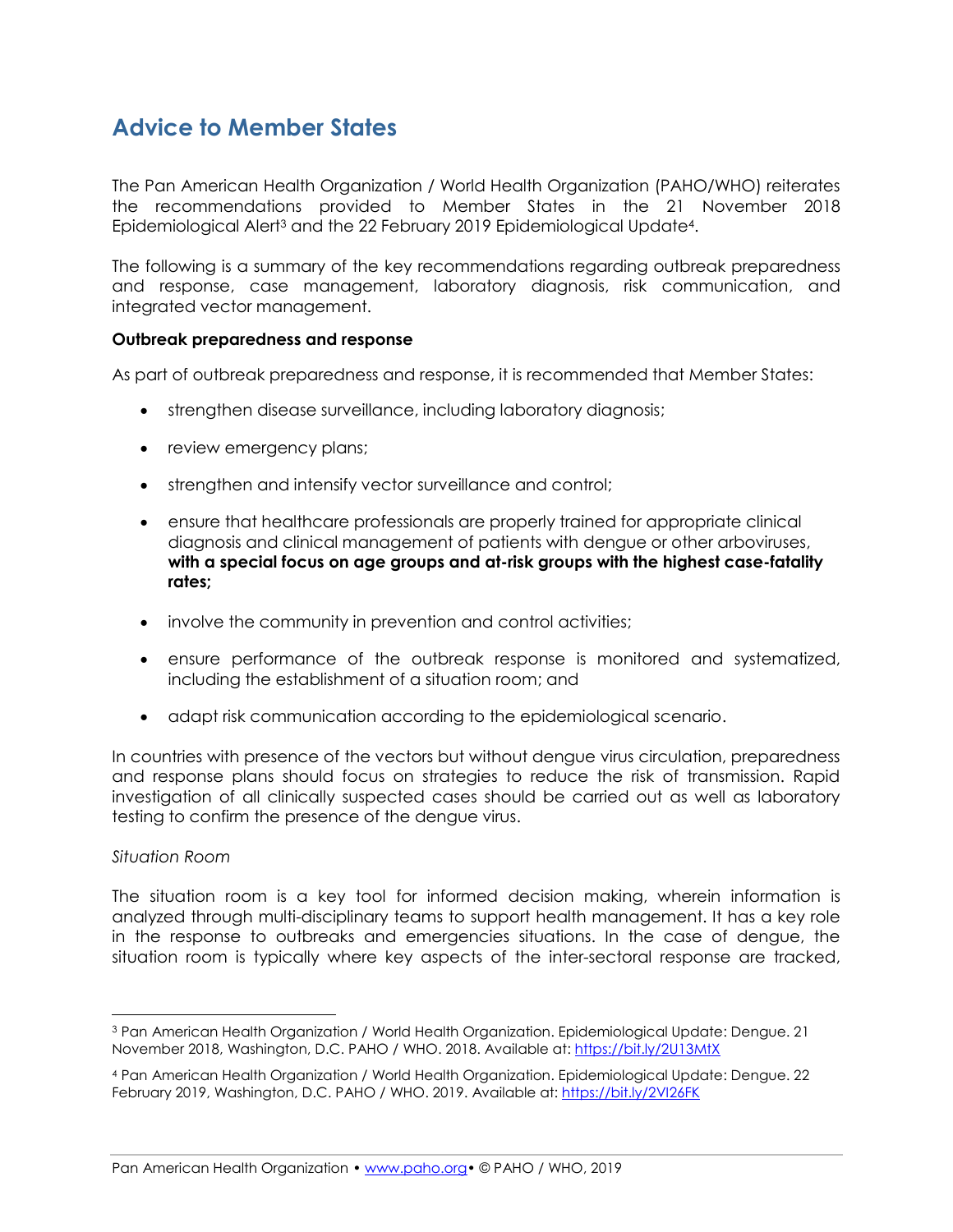bringing together information from all involved sectors. The activities carried out in the situation room include, but are not limited to:

- Analysis and continuous systematic assessment of the current and prospective situation.
- Integration of epidemiological information, including laboratory diagnosis, vector control, and case management, aimed at:
	- o Early detection of cases and outbreaks.
	- o Monitoring trends and incidence.
	- o Understanding the dynamics of viral circulation.
- Guide and maintain data collection, including data quality control.
- Monitor actions and impact of intervention measures.
- Produce periodic concise, operationally focused situation reports to support coordination of the emergency or outbreak response. The situation report should:
	- o Provide a snapshot of the current needs, response, and gaps during outbreaks or emergency situations.
	- o Be a tool for mobilizing resources.
- Manage key aspects of logistics for the ongoing prevention and control response.

#### **Case management**

 $\overline{a}$ 

While the clinical manifestations of the disease are complex, treatment is relatively simple, inexpensive, and very effective in saving lives if timely and adequate management is provided. Early recognition of warning signs at different stages of the disease is critical in order to provide the necessary health care, and therefore prevent progression to severe disease.

When the clinical diagnosis is suggestive of dengue, chikungunya, or Zika, patients (particularly children), should be managed as a case of dengue and monitored daily to detect warning signs of severe illness, especially during the critical phase of the disease<sup>5</sup>.

In cases of dengue without warning signs, patients<sup>6</sup> should receive information about these signs for timely identification of warning signs and for seeking medical assistance.

**Clinical management and treatment of patients suspected with dengue should be initiated without waiting for laboratory confirmation of dengue. Initial clinical diagnosis is sufficient to offer timely and adequate medical care and treatment**.

 $5$  PAHO / WHO. Dengue: Guidelines for patient care in the Region of the Americas,  $2<sup>nd</sup>$  Edition 2016. Available at:<https://bit.ly/2U1Pp8t>

<sup>6</sup> Or parents or guardians, in the case of children.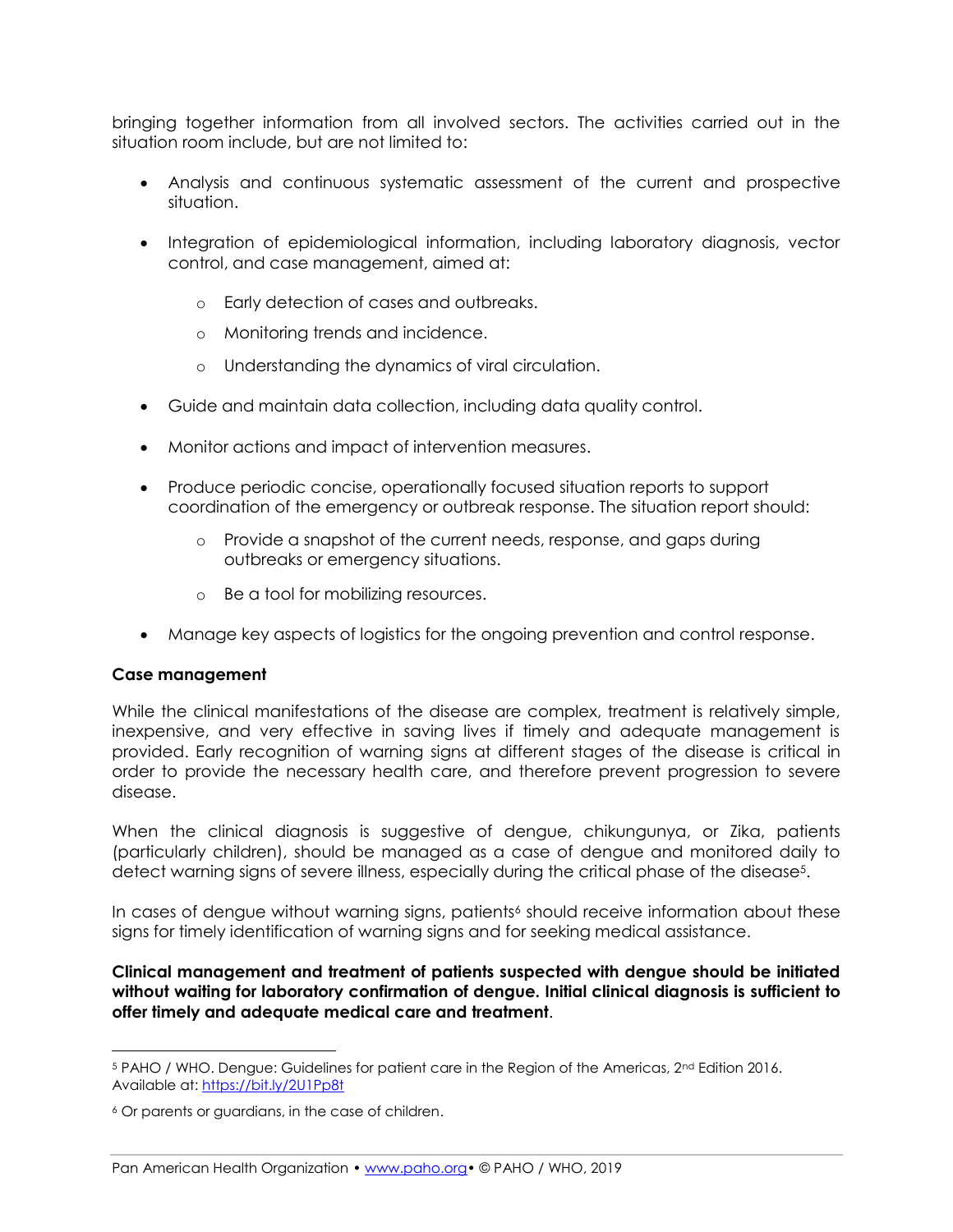#### **Organization of healthcare services and referral of patients**

The main objective of the prevention and control measures during dengue outbreaks is to prevent deaths. Consequently, timely and adequate care of patients, as well as strengthening coordination between different health areas and services, should be promoted. If dengue cases increase, the healthcare network should consider expanding healthcare services and ensuring sufficient supplies, equipment, medication, access to clinical tests, and hospital beds; adequate patient monitoring and the use of patient tracking forms should also be ensured.

The *primary level of healthcare* is key in the management of dengue cases, as this is the level in which the first contact with patients occurs and where most cases receive medical attention. Therefore, it is recommended that the primary level of healthcare:

- Have sensitized and trained personnel for the triage of cases upon arrival at the healthcare service. These personnel should provide instructions and guidance to patients and/or family members on how to identify warning signs of dengue and seek the nearest healthcare service as soon as these signs occur.
- Have healthcare personnel trained to observe and detect patients who present with warning or severe signs in waiting, in order to ensure immediate care and reduce waiting time.
- Establish *dengue units* for the management of dengue cases with warning signs.
- Ensure continuous clinical monitoring of patients with specialized medical needs, comorbidities, pregnant women, concomitant conditions, or persons whose social situation makes it difficult to access the necessary care (such as persons living in remote places, refugees, displaced persons, among others).
- Establish referral and counter-referral systems for severe dengue cases between different healthcare levels. Severe cases of dengue should be referred to a higherlevel unit (secondary or tertiary level), after stabilization of the patient and coordination between healthcare units.
- All units of this level should have flowcharts and guidelines for the clinical management of dengue, available to all medical and paramedical personnel, for any necessary consultation during medical attention of patients.

The *secondary* **and** *tertiary levels of healthcare* should be designed for the management of severe cases of dengue. Thus, overwhelming these units is avoided and specific clinical care can be provided to patients requiring highly specialized care.

As part of the organization of the healthcare systems in emergency situations or outbreaks, the following is necessary:

• A group of highly specialized physicians should be established to provide medical guidance on diagnosis and management of dengue cases, mainly to support physicians in remote areas (peripheral areas).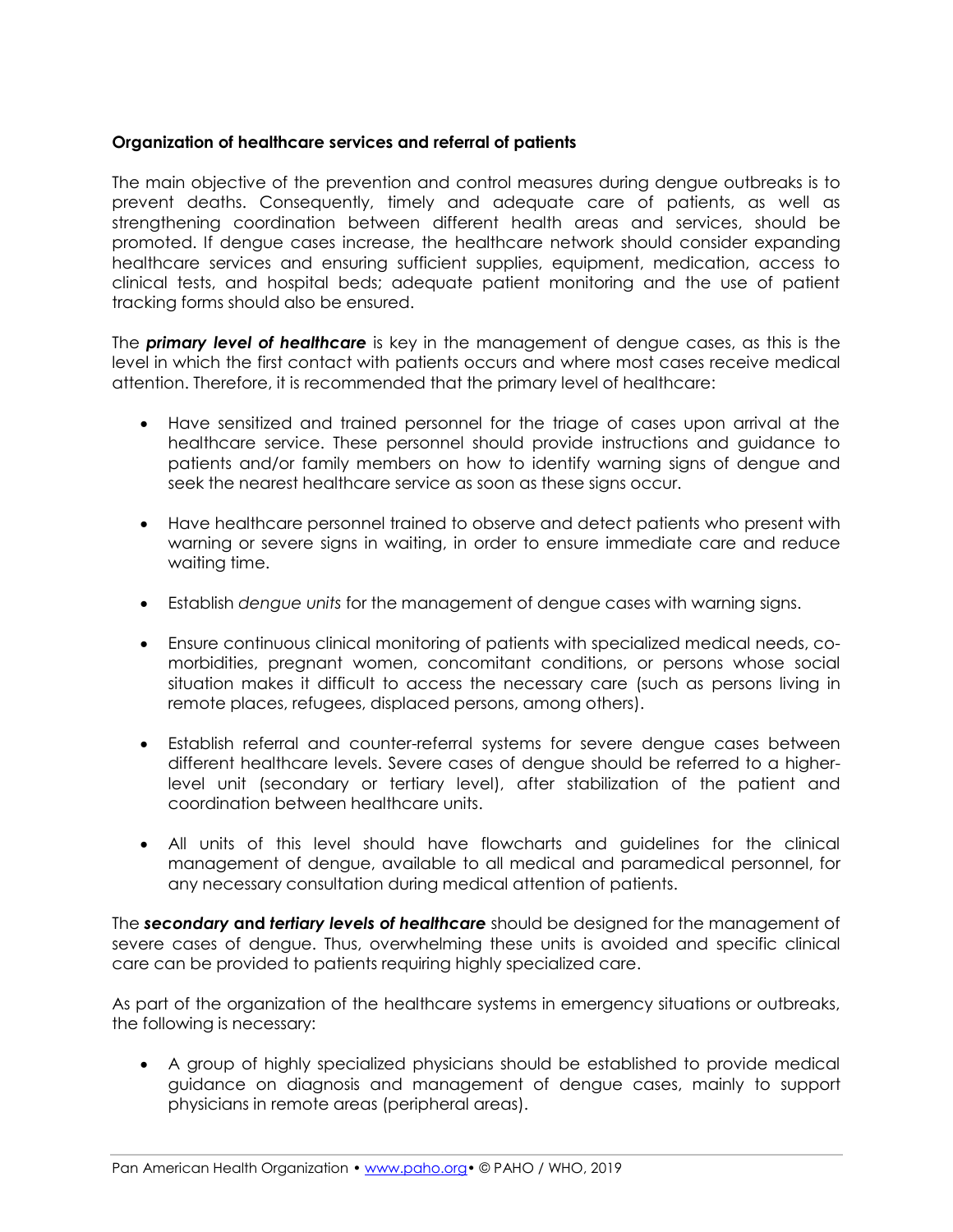- A hotline for consultation with a trained physician, particularly for healthcare personnel in peripheral areas.
- The healthcare personnel in healthcare units should have access to clinical guidelines and flowcharts for the care of dengue cases.
- Continuous education should be maintained in healthcare units, particularly regarding the management of severe and difficult-to-treat cases as well as the analysis of dengue deaths.

A timely approach, the correct classification of cases, and proper case management are key elements of healthcare to prevent patient deaths due to dengue. A delay in medical care for these cases is often related to the cause of death.

#### **Laboratory diagnosis**

Diagnosis and etiological confirmation of dengue infection can be performed through virological assays (viral isolation, detection of genetic material, detection of NS1 protein, or immunohistochemistry) or by serological tests for the detection of IgM antibodies.

#### *Virological diagnosis*

- *Molecular detection*: During the first 5 days from the onset of symptoms (acute phase, viremic period), viral RNA from a serum sample can be detected using molecular techniques such as conventional or real-time reverse transcription polymerase chain reaction (RT-PCR). A positive PCR result (with appropriate controls) confirms the diagnosis.
- *Viral isolation*: Can be performed by intracerebral inoculation in mice or in cell culture. However, due to its complexity, this is rarely used as a routine diagnostic test and is recommended only for research or characterization to complement public health surveillance.
- *NS1 Protein*: The nonstructural protein 1 (NS1) of the dengue virus can be detected by ELISA up to 9 days after the onset of symptoms. However, since it is a protein produced at an early stage of infection, it is most likely detected between the first 3 to 5 days after the onset of symptoms.
- *Post-mortem diagnosis*: In fatal cases, it is recommended to take tissue samples (preferably liver, followed by spleen and kidney) in buffered formalin for histopathological and immunohistochemical assay. Additionally, molecular methods (RT-PCR) from fresh tissue samples (taken in dry tube and maintained in refrigeration), or preserved in paraffin, can also be used for the confirmation of fatal cases associated with dengue or to conduct differential diagnosis.

#### *Serological diagnosis*

A positive IgM result using the ELISA technique (MAC-ELISA or any other immunoassay) in a sample taken after the fifth day of symptom onset is presumptive of recent dengue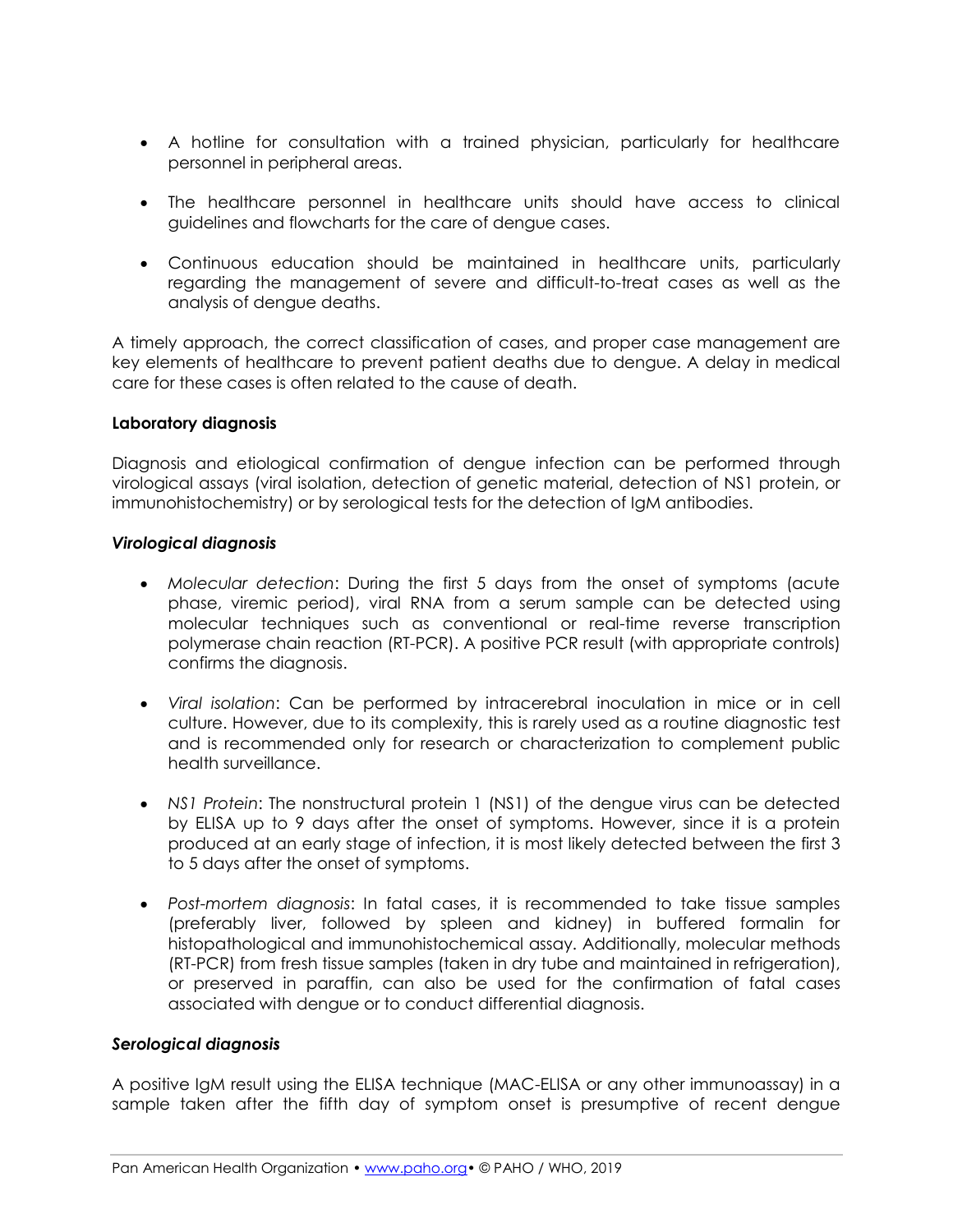infection. A single serum in the acute phase is considered presumptive, so it is recommended that a second sample be taken between one and two weeks after the first sample to demonstrate seroconversion (negative to positive) or an increase up to four times the antibody titer (with one quantitative assay).

Cross-reactivity with other flaviviruses (mainly in secondary infections) should be considered in areas where co-circulation with other flaviviruses (e.g., Zika, yellow fever, St. Louis Encephalitis, etc.) is documented and where there is a likelihood that the population has been previously infected.

Therefore, the detection of antibodies for other flaviviruses (e.g., IgM for Zika) by ELISA should be conducted in parallel. A positive result for dengue IgM in the absence of IgM for Zika (negative) is presumptive of dengue infection, while a negative IgM result for dengue with Zika-positive IgM will be presumptive of infection by the latter. However, a positive result for the two assays only indicates a recent flavivirus infection, and therefore, it will not be possible to confirm an etiologic agent. For this reason, results should be analyzed while also considering the clinical characteristics and the epidemiological history of the case.

#### *Rapid tests*

Immunochromatography-based rapid tests have been widely used for the diagnosis of dengue. However, in addition to the challenges observed by cross-reactivity, these types of tests have shown low sensitivity so the negative predictive value is very low, and a negative result will not rule out a case. Due to this, implementation and use of these types of tests for public health purposes should be carefully assessed.

#### **Risk Communication**

Risk communication and information to the public is essential during outbreaks to reduce adverse impact, decrease domestic breeding sites, and for affected persons to seek timely medical assistance, and therefore prevent severe cases and deaths from dengue. Communication messages should focus on the identification of warning signs and obtaining timely medical assistance.

In addition, communication campaigns should raise public awareness on the importance of vector control interventions at home, identification of febrile cases, and special measures for vector control, specifically the control of intra- and peri-domiciliary breeding sites, and personal protection.

#### **Integrated vector management**

The objective of integrated vector management is to improve efficiency and achieve sustainability in vector prevention and control actions, and includes the following:

- Selection of control methods based on knowledge of the biology of the vector, disease transmission, and morbidity.
- Use of multiple interventions, often in combination and in a synergistic and synchronized manner.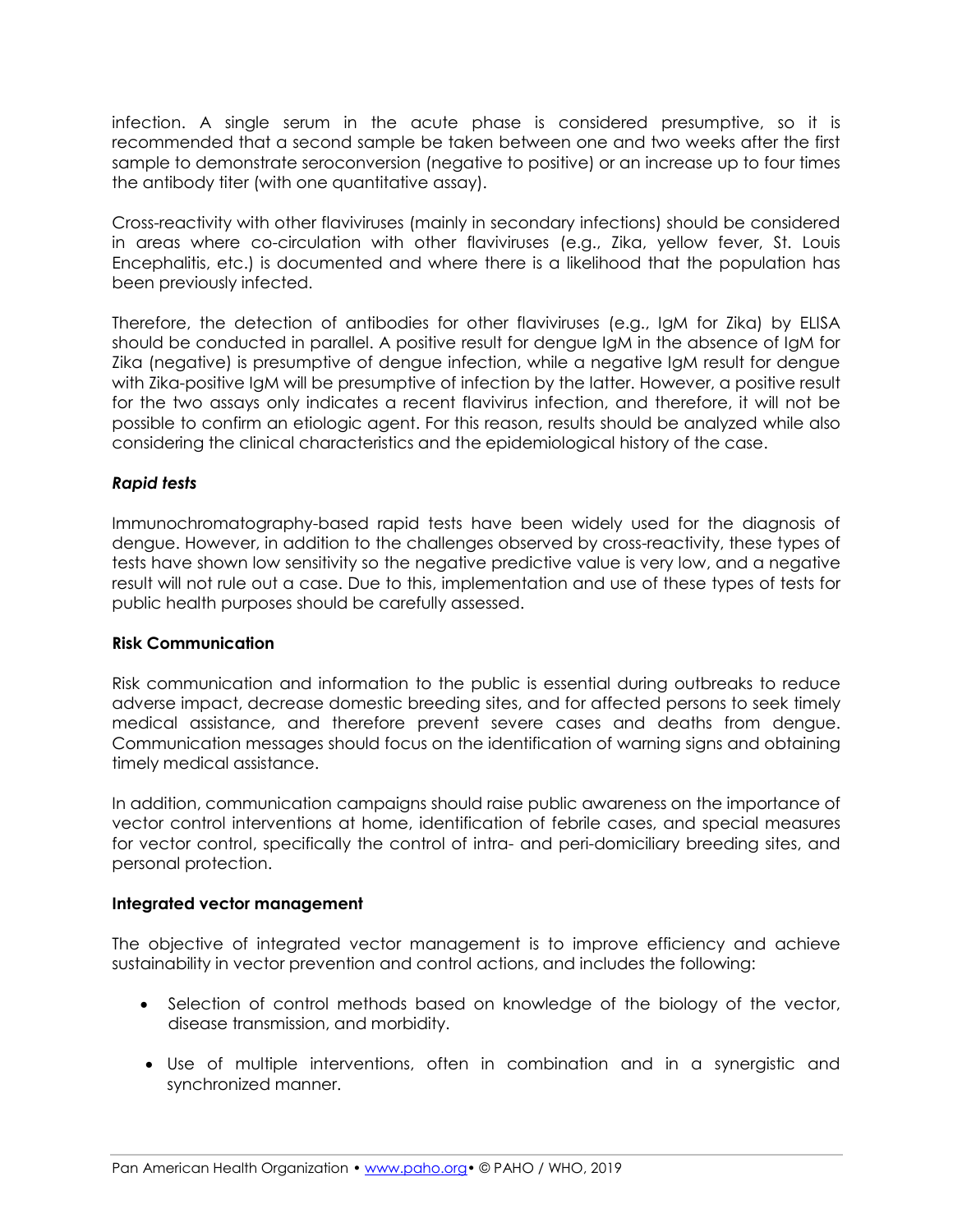- Collaboration of the health sector with other public and private sectors linked to the management of the environment that have work which impacts or could impact reduction of the vector.
- Integration of individuals, families, and other key partners (education, finance, tourism, water and sanitation, and others).
- Establishment of a legal framework that permits an integrated and intersectoral approach.

Given the high infestation by *Aedes aegypti* and the presence of *Aedes albopictus* in the Region, prevention and control measures should be aimed at reducing the density of the vector, with local community acceptance and collaboration in adopting such measures.

Prevention and control measures to be implemented by national authorities should include the following:

- Strengthen environmental management actions, mainly by eliminating vector breeding sites in every home and in common areas of neighborhoods and cities (parks, schools, cemeteries, etc.).
- Organize intensive environmental sanitation campaigns for the elimination of breeding sites in specific areas where routine garbage collection has been interrupted.
- Implement breeding site control measures through the use of physical, biological, and/or chemical methods, with the active involvement of individuals, family members and the community.
- Identify the areas at high-risk of transmission (risk stratification) and prioritize those where there are larger concentrations of people (schools, transportation terminals, hospitals, health centers, etc.). In these areas, the presence of mosquitoes must be removed within a diameter of at least 400 meters. Special attention should be given to health units, so that these are free of the presence of the vector and its breeding sites so that they do not become points of exposure for the virus.
- In areas where active transmission is detected, it is suggested to use adulticide treatment (mainly through spraying) to remove infected adult mosquitoes in order to stop and interrupt transmission. It is important to take into account that this action is of exceptional nature and only effective when executed by properly trained personnel following internationally accepted technical guidelines and when performed concomitantly to other proposed actions. Spraying and elimination and/or control of vector breeding sites within households is the main action to interrupt transmission when it intensely occurs. The greatest impact for the elimination of infected adult mosquitoes (active transmission) is achieved with intra-domiciliary spraying, using individual equipment.
- Select appropriate insecticides (in accordance with PAHO/WHO recommendations), verify the product formula, and consider the susceptibility of mosquito populations to that insecticide.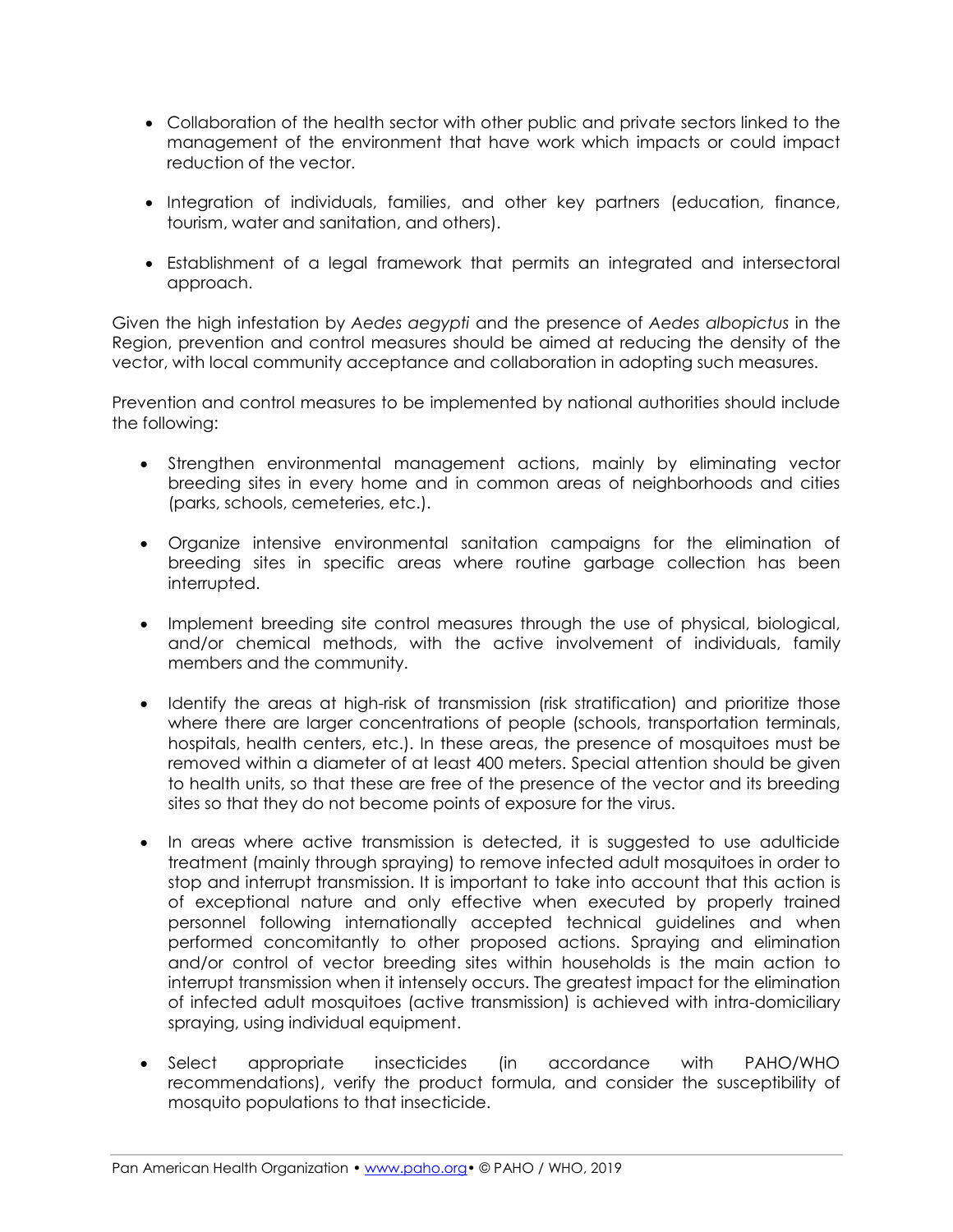- Maintain and use spraying equipment in an appropriate manner and maintain insecticide reserves.
- Ensure intensified monitoring actions (quality control) of field work operators both during larval control and during adulticide treatment (spraying).
- Emphasize integrated (simultaneous or coordinated) actions for vector control, in space and time (adulticidal and larval control by trained personnel, coupled with sanitation and the promotion of community actions), is essential to achieve a greater impact in the shortest time possible.

#### **Personal Prevention Measures**

Patients infected with the dengue virus are the reservoir of infection for other people both at home and in the community. Therefore, public health measures to minimize the exposure of patients to mosquitoes are critical in preventing the spread of the virus and, consequently, of the disease.

Patients, other household members, and the affected community must be informed about the risk of transmission to others and ways to minimize this risk by reducing the vector population and human-vector contact.

The following actions are recommended to minimize patient-vector contact:

- The patient must rest under mosquito nets, impregnated, or not, with insecticide.
- The patient, as well as other members of the household, must wear long sleeves (when ill persons are in the house) to cover extremities.
- Repellents containing DEET, IR3535, or Icaridine can be applied to exposed skin or clothing and its use must be in strict accordance with the instructions on the product label.
- Use wire-mesh/mosquito nets on doors and windows.

These personal prevention measures are also effective in preventing the transmission of the virus to healthy people.